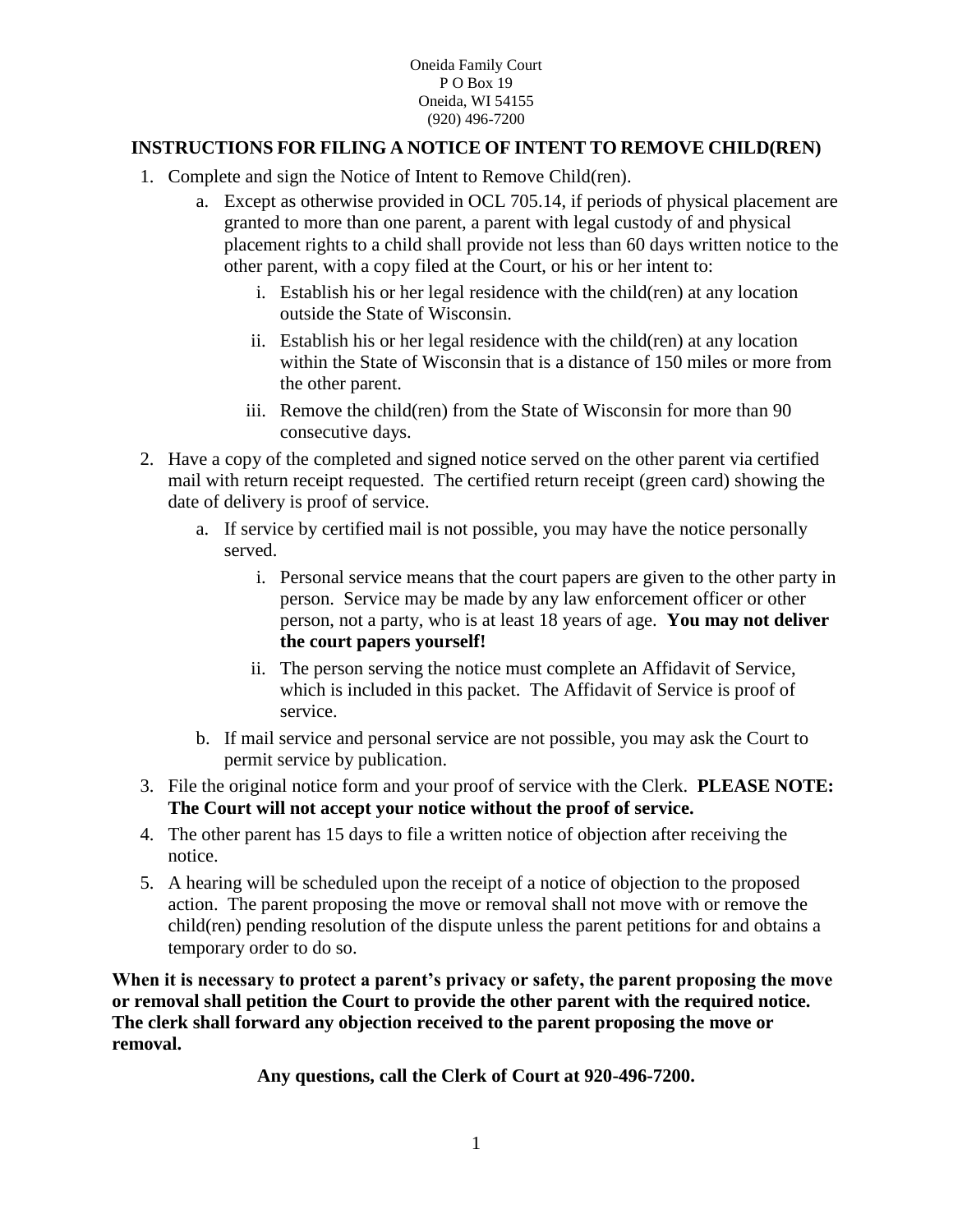Oneida Family Court P O Box 19 Oneida, WI 54155 (920) 496-7200

## **\_\_\_\_\_\_\_\_\_\_\_\_\_\_\_\_\_\_\_\_\_\_\_\_\_\_\_\_\_\_\_\_\_\_\_\_\_\_\_\_\_\_\_\_\_\_\_\_\_\_\_\_\_\_\_\_\_\_\_\_\_\_\_\_\_\_\_\_\_\_\_\_\_\_\_\_\_\_ ONEIDA FAMILY COURT**

|                                                                     | $\begin{array}{c}\n\hline\n\hline\n\hline\n\end{array}$ , d.o.b.                                                                                                       |
|---------------------------------------------------------------------|------------------------------------------------------------------------------------------------------------------------------------------------------------------------|
|                                                                     |                                                                                                                                                                        |
|                                                                     |                                                                                                                                                                        |
| <b>Petitioner(s)</b>                                                |                                                                                                                                                                        |
| v.                                                                  |                                                                                                                                                                        |
| <b>Respondent(s)</b>                                                |                                                                                                                                                                        |
|                                                                     | <b>NOTICE OF INTENT TO REMOVE CHILD(REN)</b>                                                                                                                           |
| intention to (check one):                                           | Pursuant to Oneida Code of Laws (OCL) 705.14, you are provided with notice that it is my                                                                               |
|                                                                     |                                                                                                                                                                        |
| of Wisconsin.                                                       |                                                                                                                                                                        |
|                                                                     |                                                                                                                                                                        |
|                                                                     | about ______________(date), thus removing the minor child(ren) a distance of more                                                                                      |
| than 150 miles from the other parent within the State of Wisconsin. |                                                                                                                                                                        |
| applicable).                                                        | $\Box$ Remove the child (ren) from the State of Wisconsin for more than 90 consecutive days<br>from ______________ (beginning date) to ______________ (ending date, if |
|                                                                     | The efforts that I made to find the address of the other parent include: ___________________________                                                                   |
|                                                                     | My basis for using the address that I used for the other parent is as follows:                                                                                         |

You are notified that OCL 705.14-3(a) requires that if you wish to object to the proposed action that you must do so within 15 days after receiving this notice by sending the parent proposing the move or removal a written notice of objection to the removal. A copy of the notice of objection must also be filed with the Court.

Dated: \_\_\_\_\_\_\_\_\_\_\_\_\_\_\_\_\_\_\_\_ \_\_\_\_\_\_\_\_\_\_\_\_\_\_\_\_\_\_\_\_\_\_\_\_\_\_\_\_\_\_\_\_\_\_\_

(Removing parent's signature/address)

\_\_\_\_\_\_\_\_\_\_\_\_\_\_\_\_\_\_\_\_\_\_\_\_\_\_\_\_\_\_\_\_\_\_\_

\_\_\_\_\_\_\_\_\_\_\_\_\_\_\_\_\_\_\_\_\_\_\_\_\_\_\_\_\_\_\_\_\_\_\_